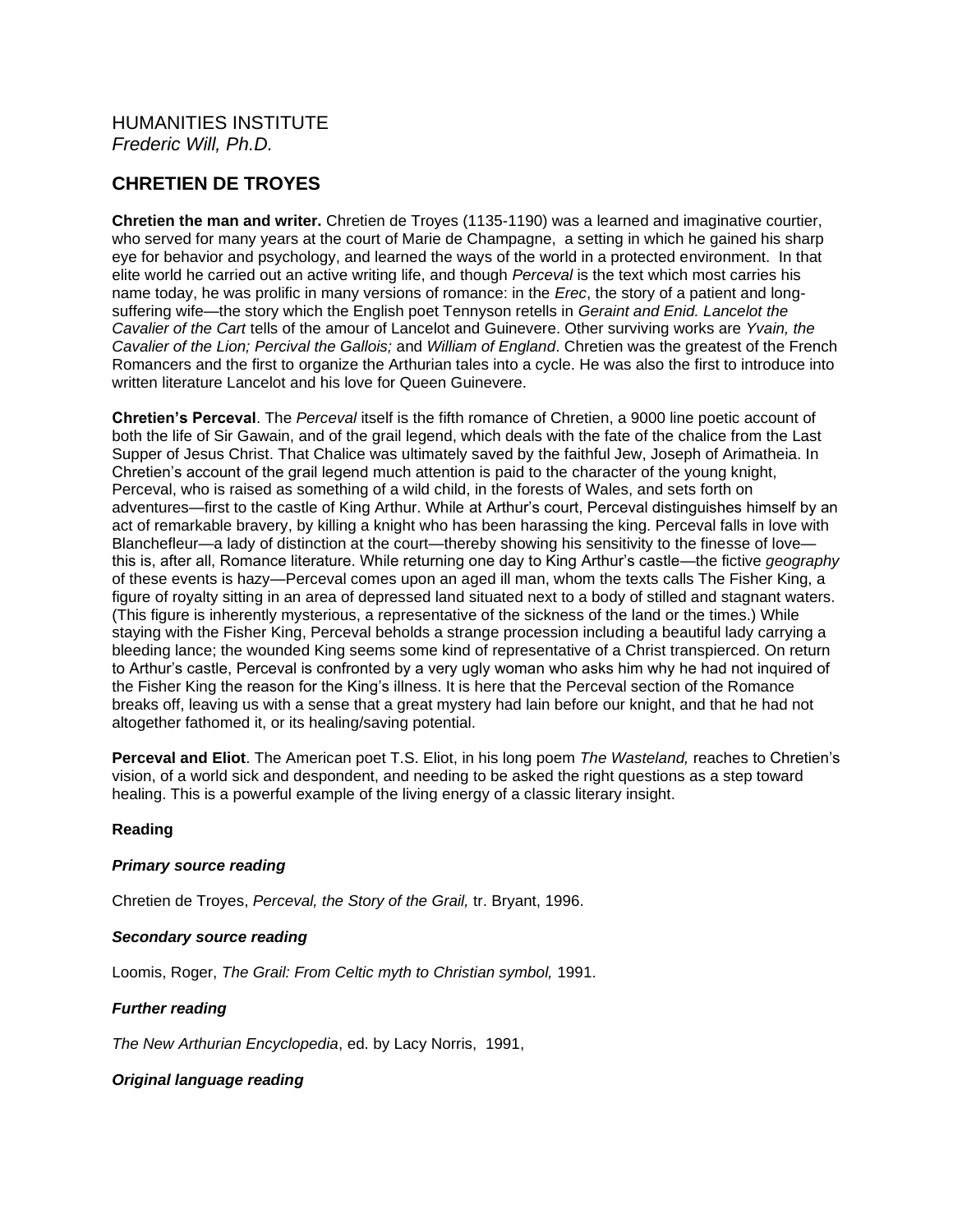Koehler, E., *L*'av*enture chevaleresque,* l974.

#### **Suggested paper topics**

What is literarily compelling about the legend of young Perceval and his search for the grail? Is there a luring mixture of concrete quest with vagueness, which makes one feel in the presence of a mystery? What seems to you the relation between the tale of Perceval, and that of the far worldlier Gawain, the subject of the second half of this Romance epic?

Look at the Parzifal epic by the contemporary German poet, Wolfram von Eschenbach, and study its relation to the (earlier) work of Chretien. Each poet is concerned with both the adventurous and the spiritual quests of their heroes. Which hero seems to you the more complex and interesting? Which hero learns the most from his quest?

### **Excerpt**

<http://d.lib.rochester.edu/camelot/theme/perceval>

*For a noble beginning A romance can begin worthily With the most enjoyable tale there is: That is, the [Story of the] Grail, whose secret No one should ever reveal or recount; For the story might reveal so much Before it's recited to the end That someone could suffer for it Who had not violated the secret; The wise thing, then, is to leave it And simply pass it by; For, unless Master Blih is lying, No one should reveal the secret. Now listen to me one and all And you will hear a tale That will be a delight to listen to, For in it will be the seven guards, Who throughout the world have charge Of all the good stories that have ever been told. These writings will recount What sort of people the seven guards are, How [they act] and what end they will come to; For you have never heard the story Told or recounted truthfully; Yet how and why the powerful country Of Logres was destroyed Was noised and bruited widely; Time was, it was much discussed. The kingdom went to ruin,*

*The land was so dead and desolate That it wasn't worth two bits; They lost the voices of the wells And the maidens who dwelled in them. Indeed, the maidens served a very*